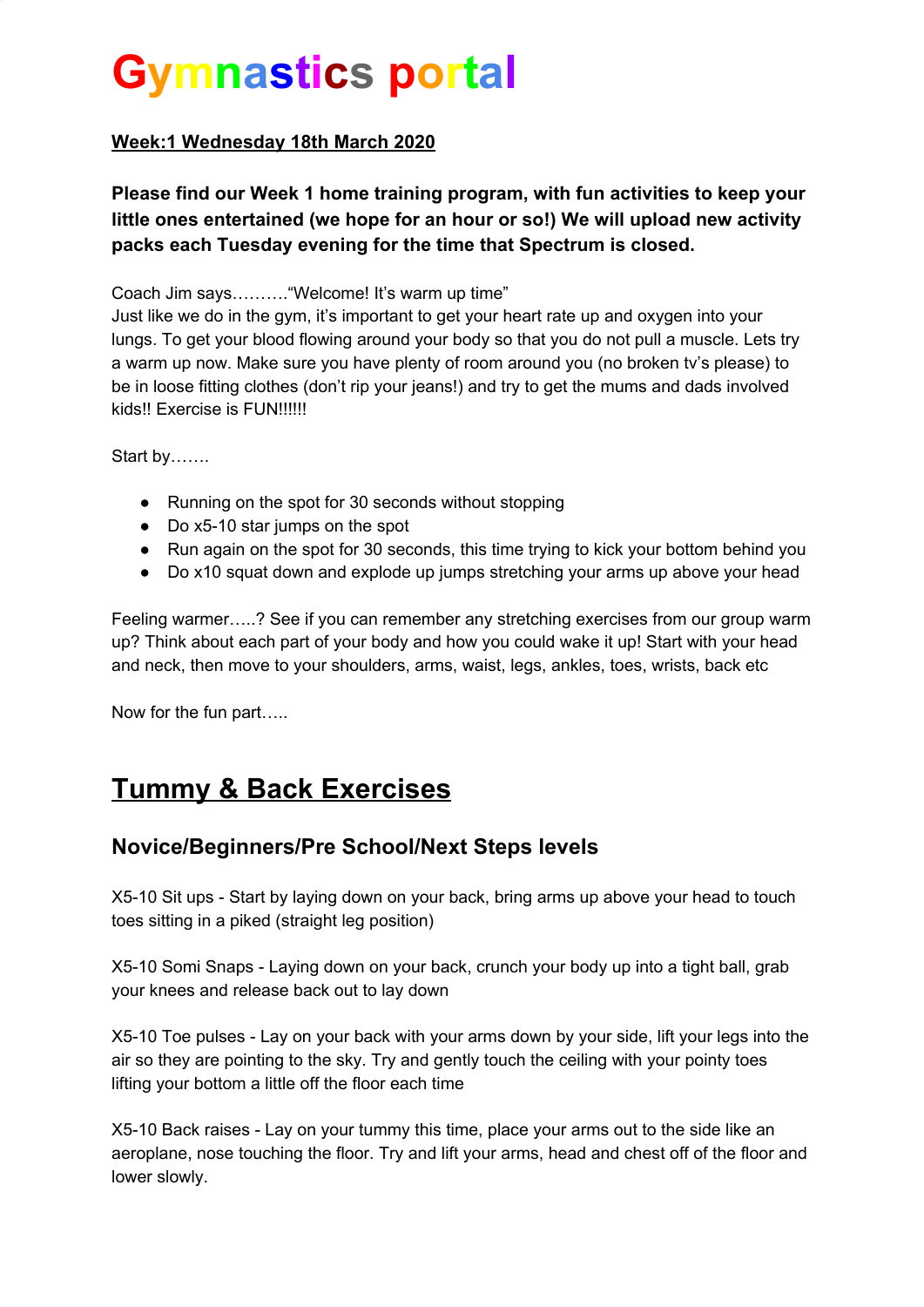#### **Intermediate/1-3hr Lessons/Mini squad**

X10-20 Sit ups

X10-20 Somi Snaps

X10-20 Toe pulses

X10-20 Back raises

#### **Advanced/3hrs plus a week/Squads**

X30 Sit ups

X30 Somi snaps

X30 Toe pulses

X30 Back raises

X30 V-Sits

X30 Side crunches

"Squad Sets = x10 lifts on each side" Squad girls you should know what sets are!

## **Stretch section:**

Reduce times for lower levels - set an egg timer or the clock and hold…..

- Left leg splits 30secs-2mins
- Right leg splits 30secs-2mins
- Box splits 30secs-2mins
- X3 Pushes to bridge and hold for 5-10 secs each
- Shoulder stretch hold 30secs-2mins

Phew that was great…..Well done!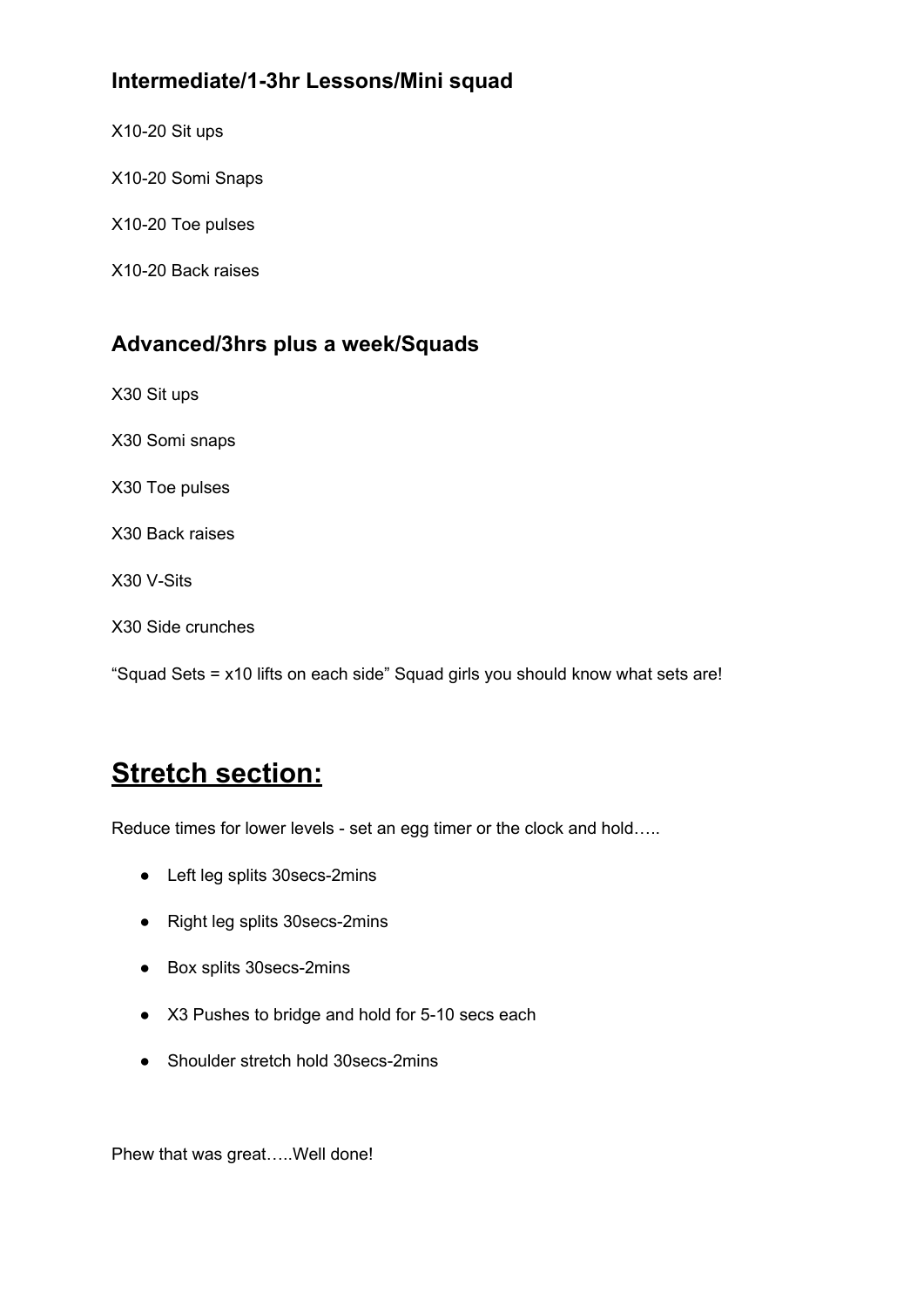# **Activity Section:**

See how many gymnastics words you can find for the alphabet below…..write the word next to the letter

| A           |
|-------------|
| B……………………   |
|             |
|             |
| E………………………  |
|             |
|             |
| H………………………  |
|             |
|             |
|             |
|             |
|             |
|             |
|             |
| P………………………… |
|             |
| R.          |
| S           |
| $T$         |
|             |
|             |
|             |
|             |
| Y           |
|             |